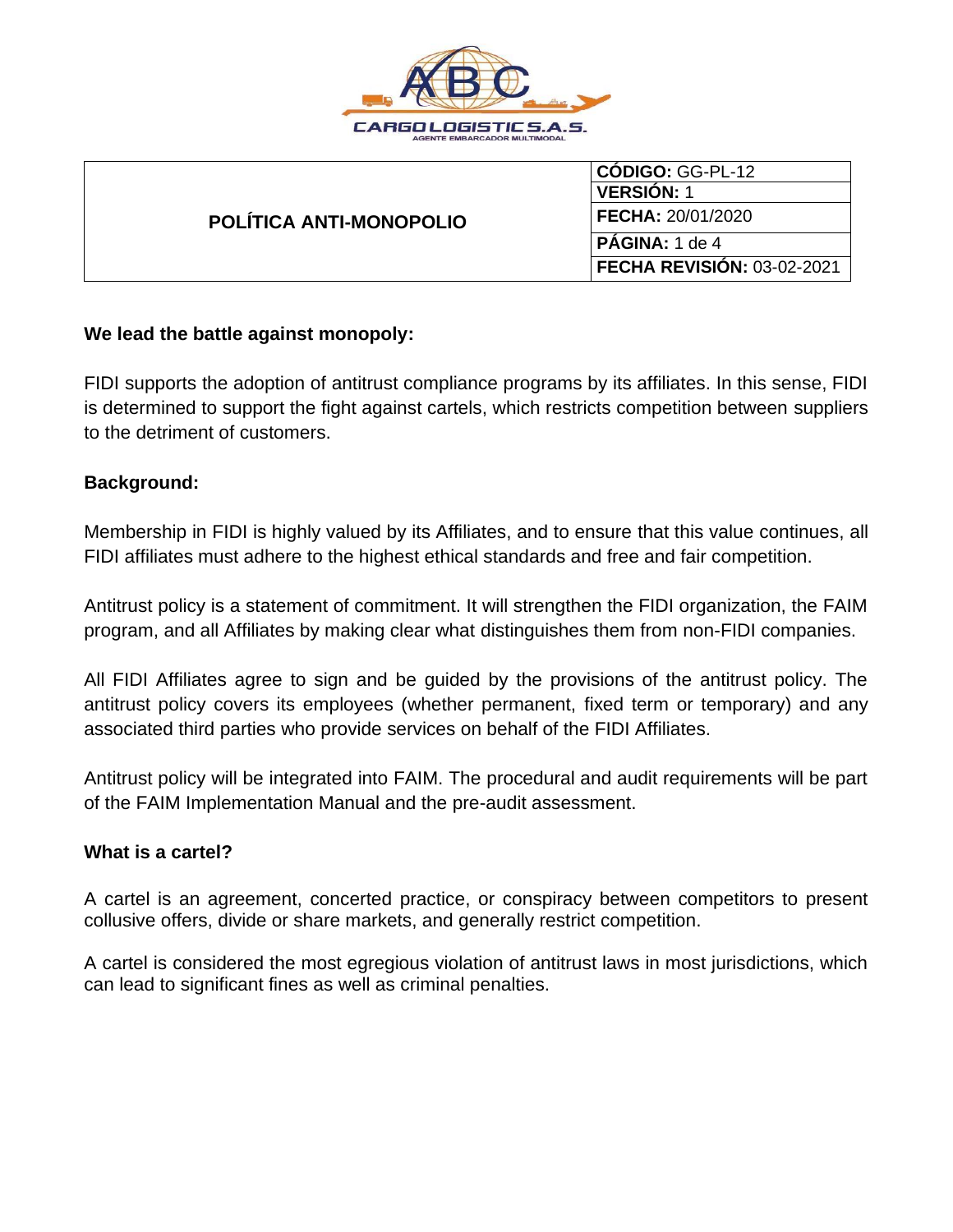

| POLÍTICA ANTI-MONOPOLIO | CODIGO: GG-PL-12           |
|-------------------------|----------------------------|
|                         | <b>VERSION: 1</b>          |
|                         | <b>FECHA: 20/01/2020</b>   |
|                         | $I$ <b>PÁGINA:</b> 2 de 4  |
|                         | FECHA REVISIÓN: 03-02-2021 |

### **ABC will not tolerate cartel conduct**

ABC respects the antitrust laws and regulations in the countries in which it operates and requires its affiliates to do the same. Participation in a cartel is unacceptable. It is against ABC's core values of competing freely and fairly, based on the added value of its products and services.

Laws and regulations sanctioning cartel conduct are in effect in most jurisdictions. These laws and regulations are designed to promote free and fair competition and to protect consumers. Antitrust compliance programs are conducted to detect and prevent cartels.

## **POLICY STATEMENT**

Commitment by FIDI affiliates with immediate effect:

All FIDI affiliates undertake to have legal and ethical behavior, refraining from participating in any business that harms the interests of FIDI, other affiliates, clients, or the industry. FIDI and its affiliates will take steps to ensure that they are fully informed of the applicable provisions in laws and regulations in relation to cartel conduct and other antitrust violations, they will monitor their employees and business partners to ensure full and ongoing compliance.

## **Compliance**

FIDI affiliates must ensure that they are aware of all applicable laws and regulations covering anti-competitive practices. in all jurisdictions in which they operate, they will obey and abide by those laws and regulations.

Companies affiliated with FIDI will ensure that they are aware of and comply with applicable laws and regulations in relation to cartels.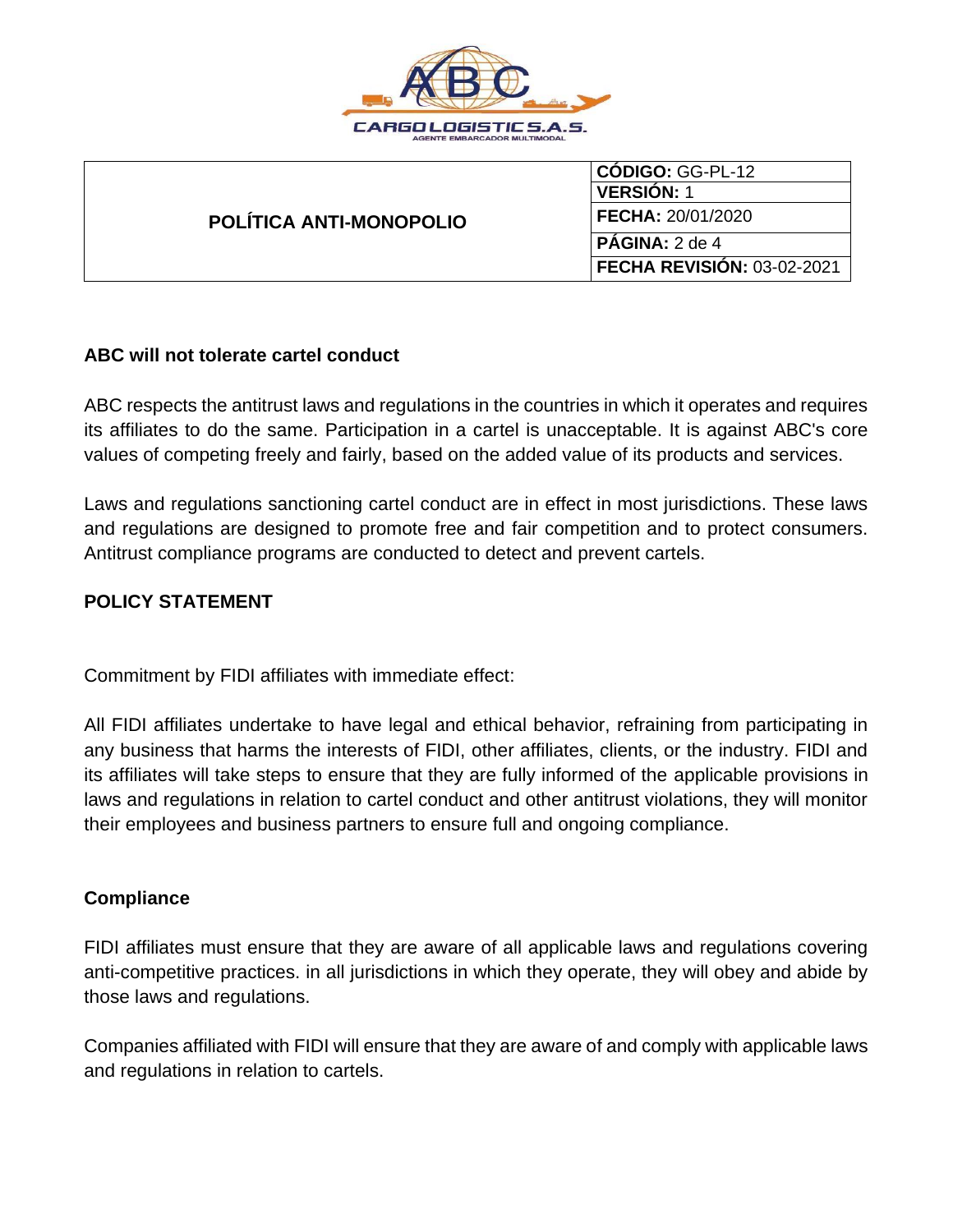

| POLÍTICA ANTI-MONOPOLIO | <b>CODIGO: GG-PL-12</b>           |
|-------------------------|-----------------------------------|
|                         | <b>VERSION: 1</b>                 |
|                         | <b>FECHA: 20/01/2020</b>          |
|                         | <b>PÁGINA:</b> 3 de 4             |
|                         | <b>FECHA REVISION: 03-02-2021</b> |

## **Ethical behavior**

FIDI and its affiliates are committed to taking a zero-tolerance approach to cartel conduct. At all times, FIDI and its affiliates will act professionally, fairly and with the utmost integrity in all dealings and business relationships, this will apply wherever they operate.

#### **Commitment to FIDI values.**

This policy will be formally integrated into the FAIM quality standard.

# **CODE OF CONDUCT.**

By accepting this FIDI policy, we commit to:

1. Never establish direct or indirect contact (through third parties, including agents, suppliers or customers) with an actual or potential competitor or other third party, whose objective is to participate in the cartel's behavior.

2. Never propose or enter into an agreement, either directly or indirectly, formally or informally, with actual or potential competitors, regarding any sensitive competition-related issue, including:

- Fixing prices.
- Divide or share markets, customers or territories.
- Do a competitive bidding process.

3. Report any indication or initiative of improper anticompetitive business conduct by an actual or potential competitor in accordance with your internal reporting procedure, which includes, but is not limited to, reporting to your legal department and / or relevant antitrust authorities.

4. Failure to participate in a trade association meeting where sensitive competition-related issues are discussed. If such issues are raised during a meeting, employees of FIDI affiliates should